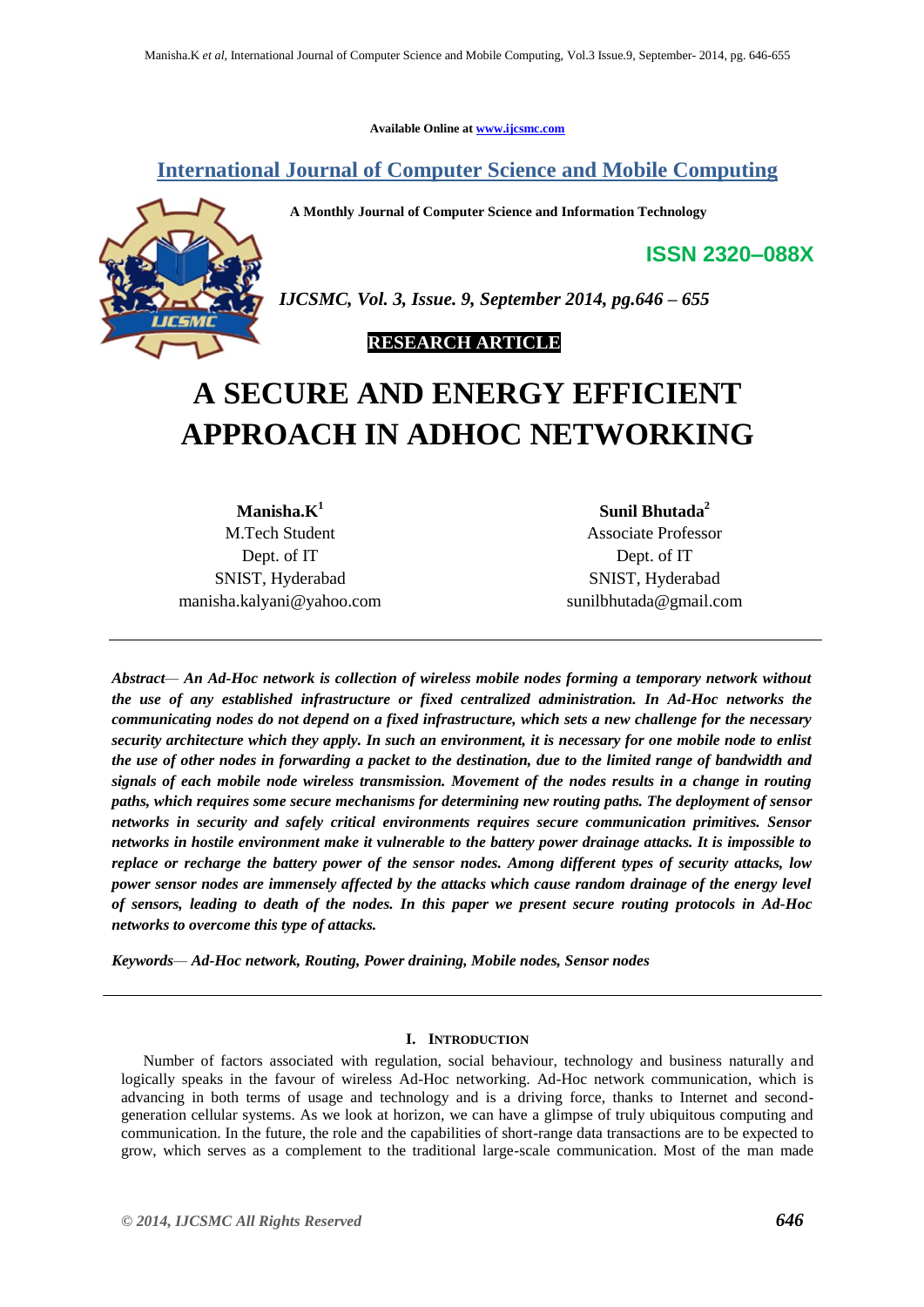machine communication as well as oral communication between human to human occurs at distances of less than 10M also, as a result of this type of communication, the two communicating parties very often have need to exchange data. As an empowering factor, a license-exempted frequency band invites the use of developing the radio technologies (such as Bluetooth) that admit effortless and inexpensive deployment of the wireless communication. In terms of usability, portability, price and in context of an Ad-Hoc network, many of the computing and communication devices, like PDA and mobile phones, which already possess attributes that are desirable.

Mobile hosts and the wireless networking hardware's are becoming widely available to all, and large-scale work has been done recently in collaborating these elements into the traditional networks such as Internet. Sometimes, mobile users want to communicate in some situations where there is no fixed wired infrastructure, because it might not be physically possible or economically practical to provide the required infrastructure or because of the convenience of the situation does not permit the infrastructure installations. For instance, class students may require interacting during a lecture, friends or some business associates may run into each other in an airport terminal/some place where there is no infrastructure and they wish to share some important files. In such type of situations, a collection of mobile nodes with wireless network interfaces may form a temporary network without the requirement of any centralized administration or established infrastructure. This type of wireless network is known as an Ad-Hoc network.



Fig. 1 Architecture of Ad-Hoc network

An Ad-Hoc network as shown in Fig.1 is a collection of mobile nodes that do not depend on a predefined infrastructure to keep the network connected. In an Ad-Hoc network, there is no fixed infrastructure like base stations or MSC (mobile switching centers). Mobile nodes which are within each other's radio range can communicate directly using wireless links, while those which are far away depend on other nodes to replay message packets as routers. Frequent changes of the network topology occur in an Ad-Hoc network due to the node mobility. Nodes of an Ad-Hoc network are mostly mobile in nature, which also shows that they apply wireless communication to maintain the connectivity in between them, in this case the networks are called as mobile Ad-Hoc networks (MANET). Node mobility in an Ad-Hoc network causes frequent changes of the network topology.

The IEEE 802.11 technology is a very good platform to execute Single-Hop Ad-Hoc networks because of the extreme simplicity of the network. Single-hop means the nodes in the network must be within the same transmission range (say 200-300 meters) to communicate. This type of limitation can be overcome by Multi-Hop Ad-Hoc networking. This requires the additional routing mechanisms at nodes so to forward packets towards the required destination, which extends the range of Ad-Hoc network beyond the transmission range of the source node. Routing mechanisms designed for wired networks are not suitable for the Ad-Hoc network environment, due to the dynamic topology of Ad-Hoc networks.

Ad-Hoc networks can be very different from each other, depending on the type and the area of application. For example in a computer classroom an Ad-Hoc network can be formed in between students PDAs and the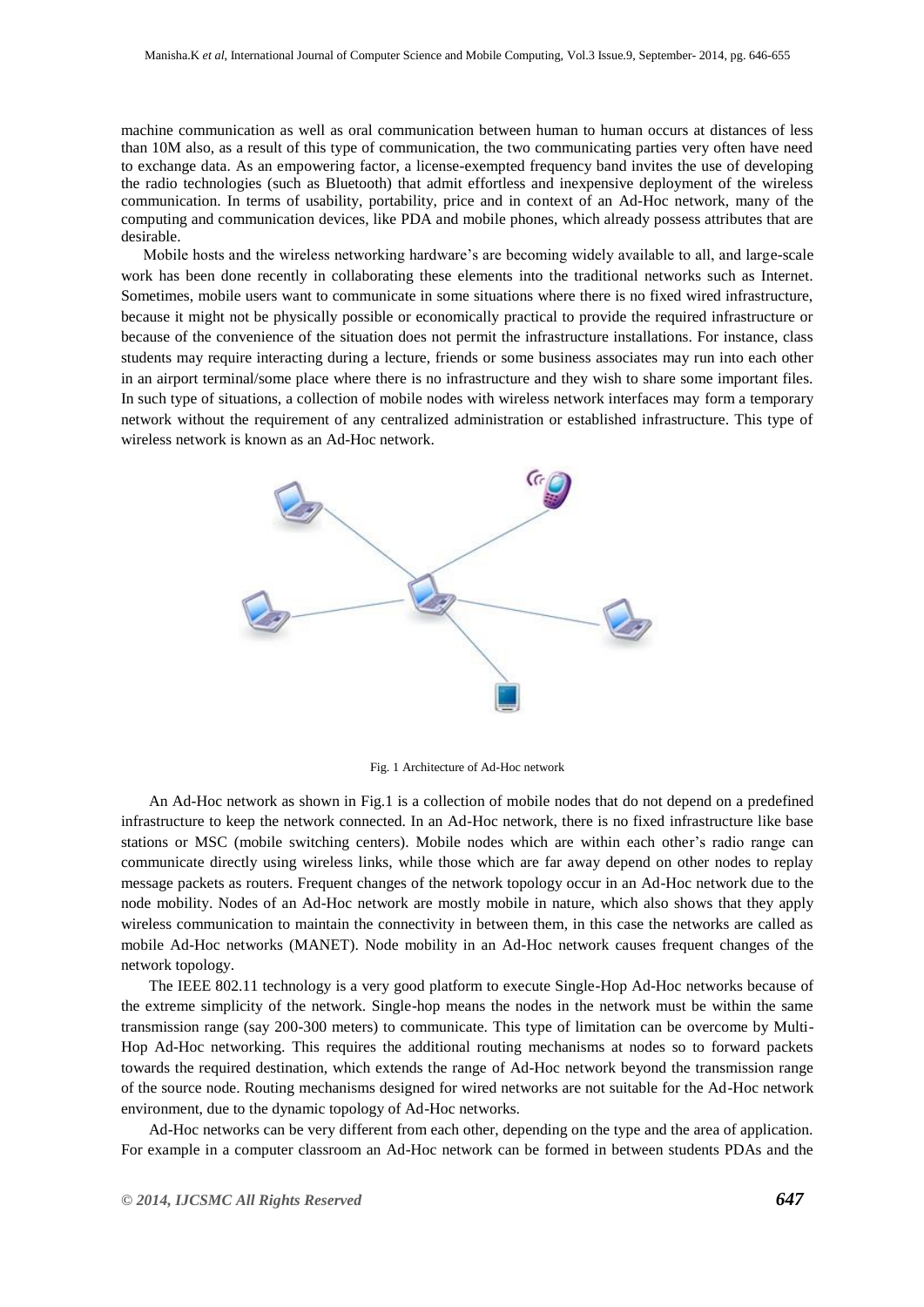workstation of the teachers, a group of soldiers operating in a hostile environment, trying to keep their presence and mission totally secure and unknown from the viewpoint of enemy. These two scenarios of Ad-Hoc networking are very different from each other in many ways in the first scenario the mobile devices need to work in a friendly and safe environment where the networking conditions can be predictable. Thus no special security requirements are needed. On the other hand, the devices are required to operate in an extremely hostile, secured and demanding environment, in this case the protection of the communication and the mere availability and operation of the network are both very vulnerable without strong protection.

Wireless Ad-Hoc networks have matured as a viable means to provide ubiquitous untethered communication. In order to enhance network connectivity, a source communicates with far off destinations by using intermediate nodes as relays [1], [2], [3], [4]. However, the limitation of finite energy supply raises concerns about the traditional belief that nodes in Ad-Hoc networks will always relay packets for each other. Consider a user in a campus environment equipped with a laptop. As part of his daily activity, the user may participate in different Ad-Hoc networks in classrooms, the library and coffee shops. He might expect that his battery-powered laptop will last without recharging until the end of the day. When he participates in these different Ad-Hoc networks, he will be expected to relay traffic for other users. If he accepts all relay requests, he might run out of energy prematurely. Therefore, to extend his lifetime, he might decide to reject all relay requests. If every user argues in this fashion, then the throughput that each user receives will drop dramatically. We can see that there is a trade-off between an individual user's lifetime and throughput. Cooperation among nodes in an Ad-Hoc network has been previously addressed in [5], [6], [7], [8], [9]. In [5], nodes, which agree to relay traffic but do not, are termed as misbehaving. Clever means to identify misbehaving users and avoid routing through these nodes are proposed. Their approach consists of two applications: Watchdog and Pathrater. The former runs on every node keeping track of how the other nodes behave; the latter uses this information to calculate the route with the highest reliability.

In this paper we focus on secure routing and also an important factor power saving of nodes in a network. This power draining from nodes is the latest research area now-a-days. We try to form a secure routing path which takes less time and less energy to transfer the data packets.

#### **II. RELATED WORK**

Secure routing in networks such as the Internet has been extensively studied [10, 11, 12, 13, 14, 15]. Many proposed approaches are also applicable to secure routing in Ad-Hoc networks. To deal with external attacks, standard schemes such as digital signatures to protect information authenticity and integrity have been considered. For example, Sirios and Kent [14] propose the use of a keyed one-way hash function with windowed sequence number for data integrity in point-to-point communication and the use of digital signatures to protect messages sent to multiple destinations.

Perlman [10] studies how to protect routing information from compromised routers in the context of Byzantine robustness. The study analyzes the theoretical feasibility of maintaining network connectivity under such assumptions. Kumar [12] recognizes the problem of compromised routers as a hard problem, but provides no solution. Other works [13, 14, 15] give only partial solutions. The basic idea underlying these solutions is to detect inconsistency using redundant information and to isolate compromised routers. For example, in [15], where methods to secure distance-vector routing protocols are proposed, extra information of a predecessor in a path to a destination is added into each entry in the routing table. Using this piece of information, a pathtraversal technique (by following the predecessor link) can be used to verify the correctness of a path. Such mechanisms usually come with a high cost and are avoided (e.g., in [13]) because routers on networks such as the Internet are usually well protected and rarely compromised.

Because routing is an important problem in mobile Ad-Hoc networks, researchers have explored many routing protocols for this environment, many based on, or developed as a part of, work produced by early DARPA packet-radio programs such as PRNet [16], and SURAN [17]. Recently, some researchers have considered the performance of TCP on multi-hop networks [18, 17]. Gerla et al. [17] investigated the impact of the MAC protocol on performance of TCP on multi-hop networks. Chandran et al. [18] proposed the TCP-Feedback (TCP-F) protocol, which uses explicit feedback in the form of route failure and reestablishment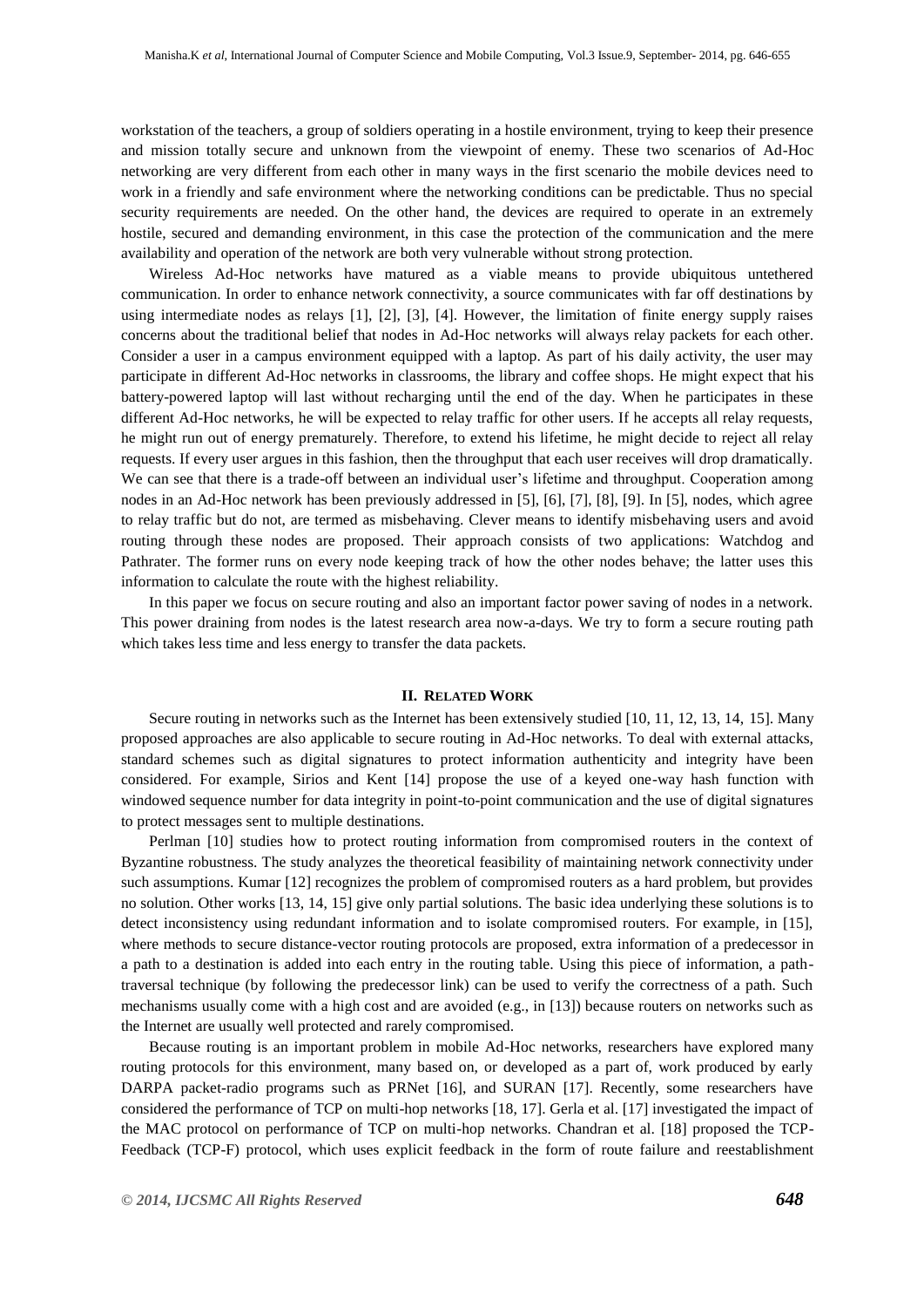control packets. Performance measurements were based on a simple one-hop network, in which the link between the sender and receiver failed/recovered according to an exponential model. Also, the routing protocol was not simulated.

Durst et al. [19] looked at the Space Communications Protocol Specifications (SCPS), which are a suite of protocols designed by the Consultative Committee for Space Data Systems (CCSDS) for satellite communications. SCPS-TP ANALYSIS OF TCP PERFORMANCE OVER MOBILE AD-HOC NETWORKS 287 handles link failures using explicit feedback in the form of SCPS Control Message Protocol messages to suspend and resume a TCP sender during route failure and recovery. Performance measurements focused on link asymmetry and corruption over last-hop wireless networks, common in satellite communications.

Design of routing protocols is a crucial problem in mobile Ad-Hoc networks [20], and several routing algorithms have been developed. One desirable qualitative property of a routing protocol is that it should adapt to the traffic patterns. Johnson and Maltz [21] point out those conventional routing protocols are insufficient for Ad-Hoc networks, since the amount of routing related traffic may waste a large portion of the wireless bandwidth, especially for protocols that use periodic updates of routing tables. They proposed using Dynamic Source Routing (DSR), which is based on on-demand route discovery. A number of protocol optimizations are also proposed to reduce the route discovery overhead. Perkins and Royer [22] present the AODV (Ad-Hoc On demand Distance Vector routing) protocol that also uses a demand-driven route establishment procedure. TORA (Temporally-Ordered Routing Algorithm) [23] is designed to minimize reaction to topological changes by localizing routing-related messages to a small set of nodes near the change. Hass and Pearlman [24] attempt to combine proactive and reactive approaches in the Zone Routing Protocol (ZRP), by initiating route discovery phase on demand, but limiting the scope of the proactive procedure only to the initiator's local neighbourhood. Recent papers present comparative performance evaluation of several routing protocols.

A particular problem with the use of distance vector routing protocols in networks with hosts that move, is the possibility of forming routing loops. In order to eliminate this possibility, Perkins and Bhagwat have recently proposed adding sequence numbers to routing updates in their Destination-Sequenced Distance Vector (DSDV) protocol [25]. These sequence numbers are used to compare the age of information in a routing update, and allow each node to preferentially select routes based on the freshest information. DSDV also uses triggered routing updates to speed route convergence. In order to damp route fluctuation and reduce congestion from large numbers of triggered updates after a route changes, each node in DSDV maintains information about the frequency with which it sees route changes and may delay some routing updates.

The Internet Address Resolution Protocol (ARP) is used to find the MAC address of a host on the same LAN as the sender. ARP is somewhat similar to our non propagating route request packets, except that a mobile host may answer the route request from its cache whereas ARP requests are normally only answered by the target host itself. In cases in which several LANs have been bridged together, the bridge may run "proxy" ARP [24], which allows the bridge to answer an ARP request on behalf of another host. In this sense, our non propagating route requests are also similar to proxy ARP in that they expand the effective size of a single host's route cache by allowing it to cheaply make use of the caches of neighbouring hosts to reduce the need for propagating request packets.

# **III.SECURE ROUTING**

To achieve availability, routing protocols should be robust against both dynamically changing topology and malicious attacks. Routing protocols proposed for Ad-Hoc networks cope well with the dynamically changing topology. However, none of them, to our knowledge, have accommodated mechanisms to defend against malicious attacks. Routing protocols for Ad-Hoc networks are still under active research. There is no single standard routing protocol. Therefore, we aim to capture the common security threats and to provide guidelines to secure routing protocols. In most routing protocols, routers exchange information on the topology of the network in order to establish routes between nodes. Such information could become a target for malicious adversaries who intend to bring the network down.

In below sections we can see two secured routing protocols for Ad-Hoc networks to overcome the security attacks and power draining attacks.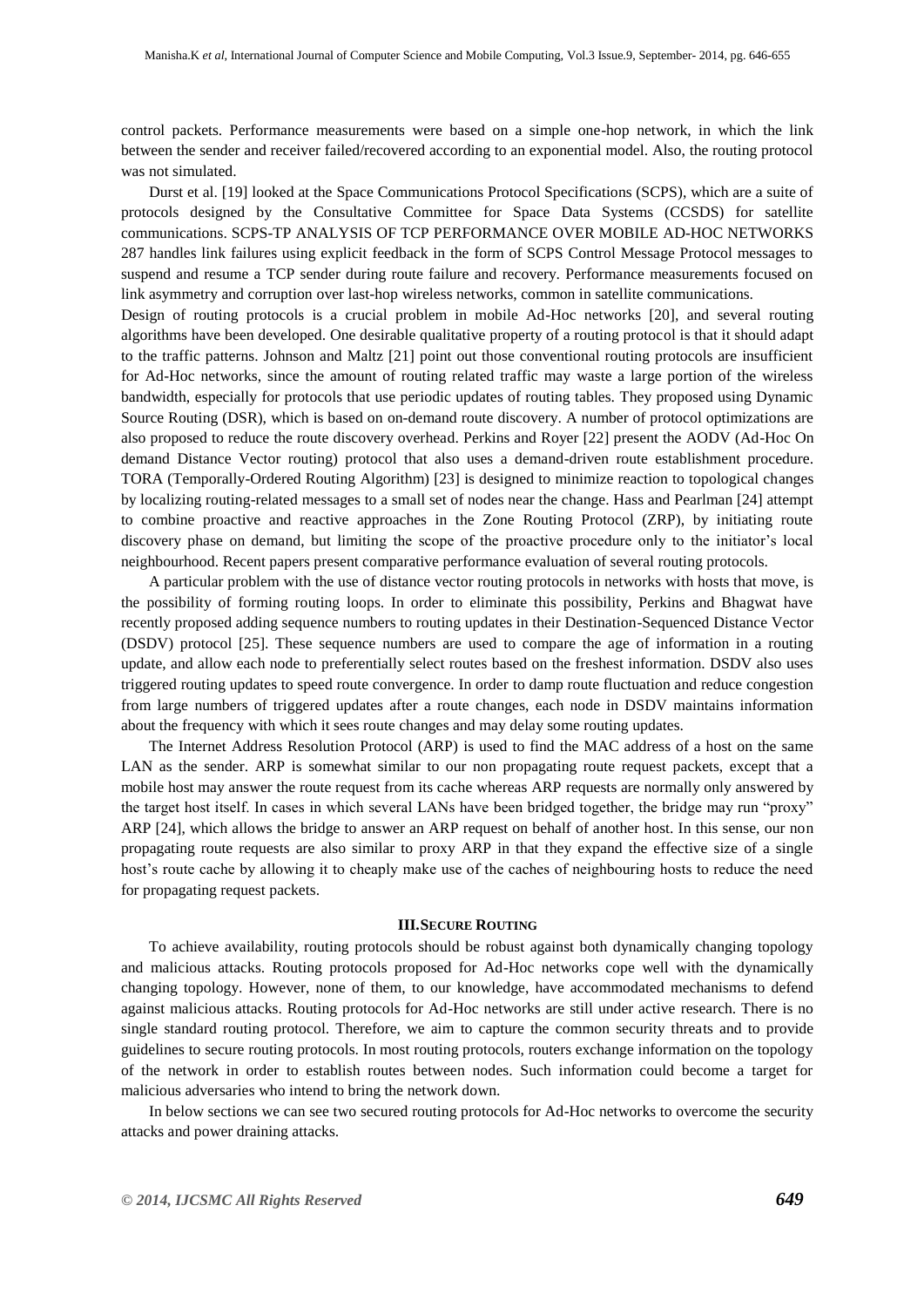## *A. Clean-Slate Sensor Network Routing*

In this section we show that a clean-slate secure sensor network routing protocol by Parno, Luk, Gaustad, and Perrig ("PLGP" from here on) [26] can be modified to provably resist attacks during the packet forwarding phase. The original version of the protocol, although designed for security, is vulnerable to attacks. PLGP consists of a topology discovery phase, followed by a packet forwarding phase, with the former optionally repeated on a fixed schedule to ensure that topology information stays current. (There is no on-demand discovery.) Discovery deterministically organizes nodes into a tree that will later be used as an addressing scheme. When discovery begins, each node has a limited view of the network — the node knows only itself. Nodes discover their neighbours using local broadcast, and form ever-expanding "neighbourhoods," stopping when the entire network is a single group. Throughout this process, nodes build a tree of neighbour relationships and group membership that will later be used for addressing and routing. At the end of discovery, each node should compute the same address tree as other nodes. All leaf nodes in the tree are physical nodes in the network, and their virtual addresses correspond to their position in the tree (see Fig.2). All nodes learn each others' virtual addresses and cryptographic keys. The final address tree is verifiable after network convergence, and all forwarding decisions can be independently verified.

Furthermore, assuming each legitimate network node has a unique certificate of membership (assigned before network deployment), nodes who attempt to join multiple groups, produce clones of themselves in multiple locations, or otherwise cheat during discovery can be identified and evicted.

#### *1) Topology Discovery:*

Discovery begins with a time-limited period during which every node must announce its presence by broadcasting a certificate of identity, including its public key (from now on referred to as node ID), signed by a trusted offline authority. Each node starts as its own group of size one, with a virtual address 0. Nodes who overhear presence broadcasts form groups with their neighbours. When two individual nodes (each with an initial address 0) form a group of size two, one of them takes the address 0, and the other becomes 1. Groups merge preferentially with the smallest neighbouring group, which may be a single node. We may think of groups acting as individual nodes, with decisions made using secure multiparty computation. Like individual nodes, each group will initially choose a group address 0, and will choose 0 or 1 when merging with another group. Each group member pretends the group address to their own address, e.g. node 0 in group 0 becomes 0.0, node 0 in group 1 becomes 1.0, and so on. Each time two groups merge, the address of each node is lengthened by one bit. Implicitly, this forms a binary tree of all addresses in the network, with node addresses as leaved.

Note that this tree is not a virtual coordinate system, as the only information coded by the tree are neighbour relationships among nodes. Nodes will request to join with the smallest group in their vicinity, with ties broken by group Ids, which are computed cooperatively by the entire group as a deterministic function of individual member Ids. When larger groups merge, they both broadcast their group Ids (and the Ids of all group members) to each other, and proceed with a merge protocol identical to the two-node case. Groups that have grown large enough that some members are not within radio range of other groups will communicate through "gateway nodes," which are within range of both groups. Each node stores the identity of one or more nodes through which it heard an announcement that another group exists. That node may have itself heard the information second-hand, so every node within a group will end up with a next-hop path to every other group, as in distance-vector. Topology discovery proceeds in this manner until all network nodes are members of a single group. By the end of topology discovery, each node learns every other node's virtual address, public key, and certificate, since every group members knows the identities of all other group members and the network converges to a single group.

## *2) Packet Forwarding:*

During the forwarding phase, all decisions are made independently by each node. When receiving a packet, a node determines the next hop by finding the most significant bit of its address that differs from the message originator's address (see Fig.2). Thus every forwarding event (except when a packet is moving within a group in order to reach a gateway node to proceed to the next group) shortens the logical distance to the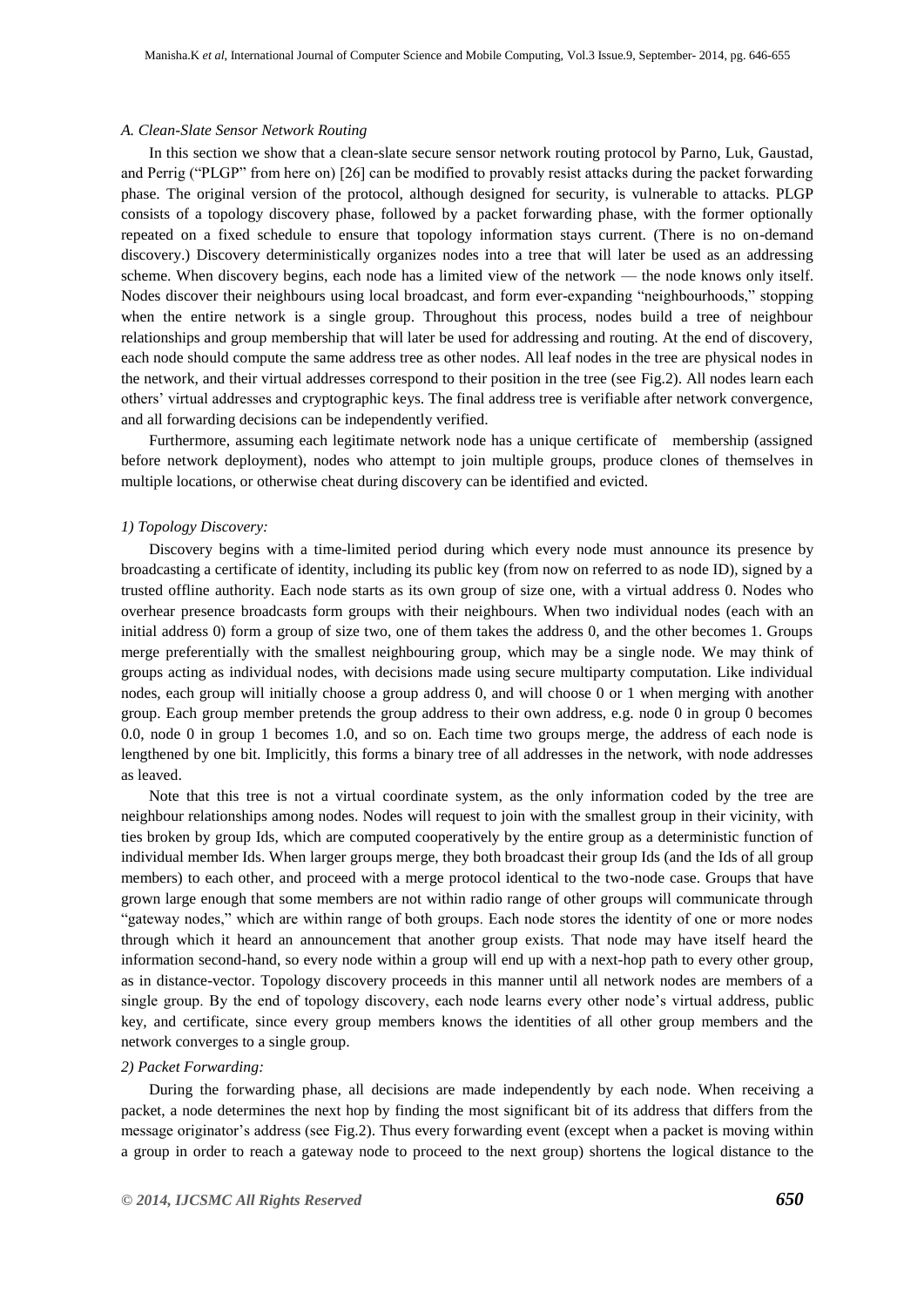destination, since node addresses should be strictly closer to the destination (see Fig.2) The final address tree for a fully-converged 6-node network. Leaves represent physical nodes, connected with solid lines if within radio range. The dashed line is the progress of a message through the network. Note that non-leaf nodes are not physical nodes but rather logical group identifiers.



Fig. 2 The final address tree for a fully-converged 6-node network. Leaves represent physical nodes, connected with solid lines if within radio range. The dashed line is the progress of a message through the network. Note that non-leaf nodes are not physical nodes but rather logical group identifiers.

Function forward packet(x)  $z \leftarrow ext\_source\_add(x);$  $c \leftarrow closest\_next\_node(z);$ if is neighbor(c) then forward $(x, c)$ ; else  $r \leftarrow$  next hop to non neighbor(c); forward $(x, r)$ : Function secure\_forward\_packet(x);  $z \leftarrow ext$  source add(x);  $a \leftarrow ext$  attestation(x); if (not verify\_source\_sig(x)) or (empty(a) and not is neighbor(z)) or (not saowf\_verify(a)) then return;  $/* drop(x)*/$ for each node in a do prevnode ← node; if (not are neighbors(node, prevnode)) or (not making progress(prevnode, node)) then return;  $/* drop(x)*/$  $c \leftarrow$  closest next node(z);  $p' \leftarrow$  saowf\_append(x); if is\_neighbor(c) then forward( $p'$ , c); else forward(p′,next\_hop\_to\_non\_neighbor(c));

# *B. AODV For Load Balancing*

In Ad-Hoc On-Demand Distance Vector (AODV) routing protocol the network traffic is evenly distributed by using the information available in the network. The basic idea is to select a routing path that consists of nodes with higher energy and hence longer life in order to reduce the routing overhead and end-to-end delay by distributing the packets over the path which is less utilized. The route determining parameters used in our modifications are defined as follows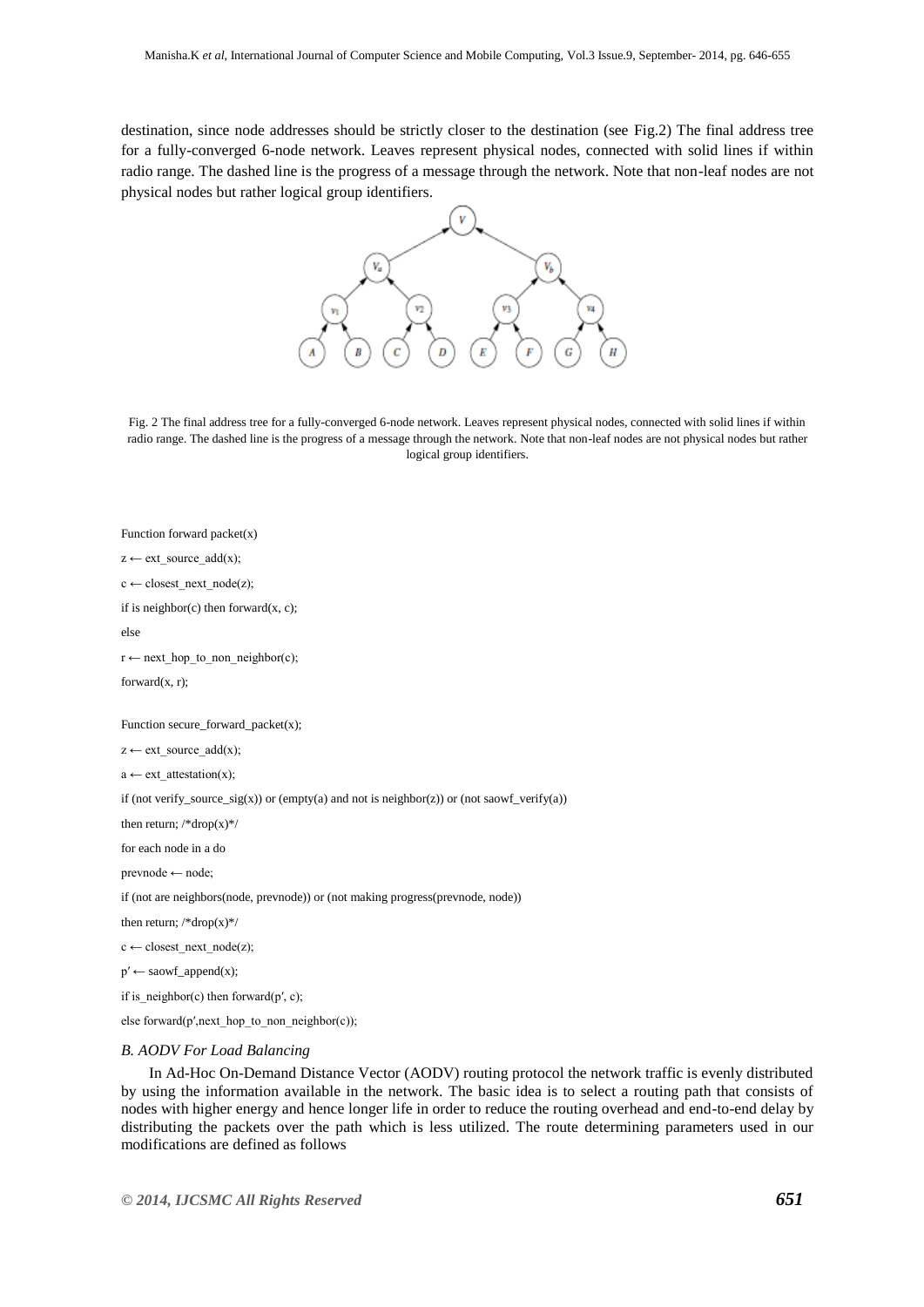- Route Energy (RE): The route energy is the sum of energy possessed by nodes falling on a route. Higher the route energy, lesser is the probability of route failure due to exhausted nodes.
- Aggregate Interface Queue Length (AIQL): The sum of interface queue lengths of all the intermediate nodes from the source node to the current node.
- Hop count (HC): The HC is the number of hops for a feasible path.

The routing process involved in any routing protocol can be classified in to three main divisions 1.Route Discovery 2.Route Selection 3.Route Maintenance. For implementing our load balancing features effectively in AODV we modified the Route Discovery and Route Selection process.

#### *1) Route Discovery:*

The route discovery procedure is similar to that of Ad-Hoc On-demand Distance Vector (AODV) routing protocol. Whenever a node wants to send data packets to other node and if there is no route available for that destination node in the routing table, the source node initiates route discovery by broadcasting RREQ (Route Request) packet to all of its neighboring nodes [27]. After receiving the RREQ packet all nodes ensures whether there is a reverse route for that source node if there is no reverse route available in the routing table they update the reverse route to the corresponding source node in their route table. Then if it is the destination node it can send the RREP packet to the source node in the same reverse route. If it is not the destination node it simply forwards the RREQ packet towards the destination node even though they may have route information in their routing table for that destination node. The destination will receive multiple copies of the RREQ packets and each of these RREQ packets will arrive at destination after traveling in different route paths. The destination node responds to all the RREQ packets by sending the RREP packets to each of them in the same path in which the corresponding RREQ packets reached the destination node.

Normally in AODV the RREP packet will contain information like HOP Count, Sequence number but in our modified AODV to better distribute the traffic load evenly we added two more information and they are Route Remaining Energy and Aggregate Interface Queue length in the route path. Initially the destination node adds its Remaining Energy and Queue length and then forwards the RREP to the next intermediate node in the reverse path. When the RREP packets reach the intermediate nodes it sums up their Remaining Energy and queue length. Finally when the RREP packet reaches the source node it contains the sum of the Remaining energy and the total data packets waiting in the queue of the intermediate nodes along the route path in which the RREP packets arrived the source node.

#### **Algorithm 1** [Route discovery process]

Source node Ns wants to find a path to destination node Nd. Suppose that z is the number of mobile nodes and N is the set of mobile nodes, i.e.,  $N = \{N1, N2, \ldots, Nz\}$ , where Ns, Ni, Nd  $\varepsilon$  N,  $1 \le s$ , d,  $i \le z$  and  $s \ne d$ . We assume that node Ni is an intermediate node that receives the RREQ packet. **If** (node Ni is the destination node  $Nd)$  {

4. Destination node Nd adds its remaining energy (RE), aggregate interface queue length (AIQL), and hop count (HC) to the RREP packet.

5. Destination node Nd forwards the RREP packet towards the source node along the path in which the RREQ packet arrived the destination node.

6. Destination node sends reply for each RREQ packet arriving at the destination node after traveling different route path.

7. The intermediate node forwards the route reply towards the source node Ns.

} **else** Node Ni forwards the RREQ packet to the neighbouring node.

#### *2) Route Selection*

After receiving all the route RREP packets the source node then computes the weight value for each route. Weight for a route i is calculated based on the following:

**Wi = C1 \* (REi/MaxRE) + C2 \* (AIQLi/MaxAIQl) + C3\* (HCi/MaxHC )** 

**Where |C1|+|C2|+|C3|=1** 

Route energy is taken as a factor keeping in view that MANETs have scarce energy resources. Using a route frequently while other routes are idle or under loaded may result in network instability. The aggregate interface queue length gives us the idea about how busy our route is. Its higher value depicts higher load on the route. Thus this parameter helps in determining the heavily loaded route. If each intermediate host has a large roaming area and the MANET has many nodes (and hops), then a feasible path with a low hop count is preferred and hence the metric hop count has been considered for route selection. Our protocol effectively combines all the three parameters with weighing factors C1, C2 and C3. The values of these factors can be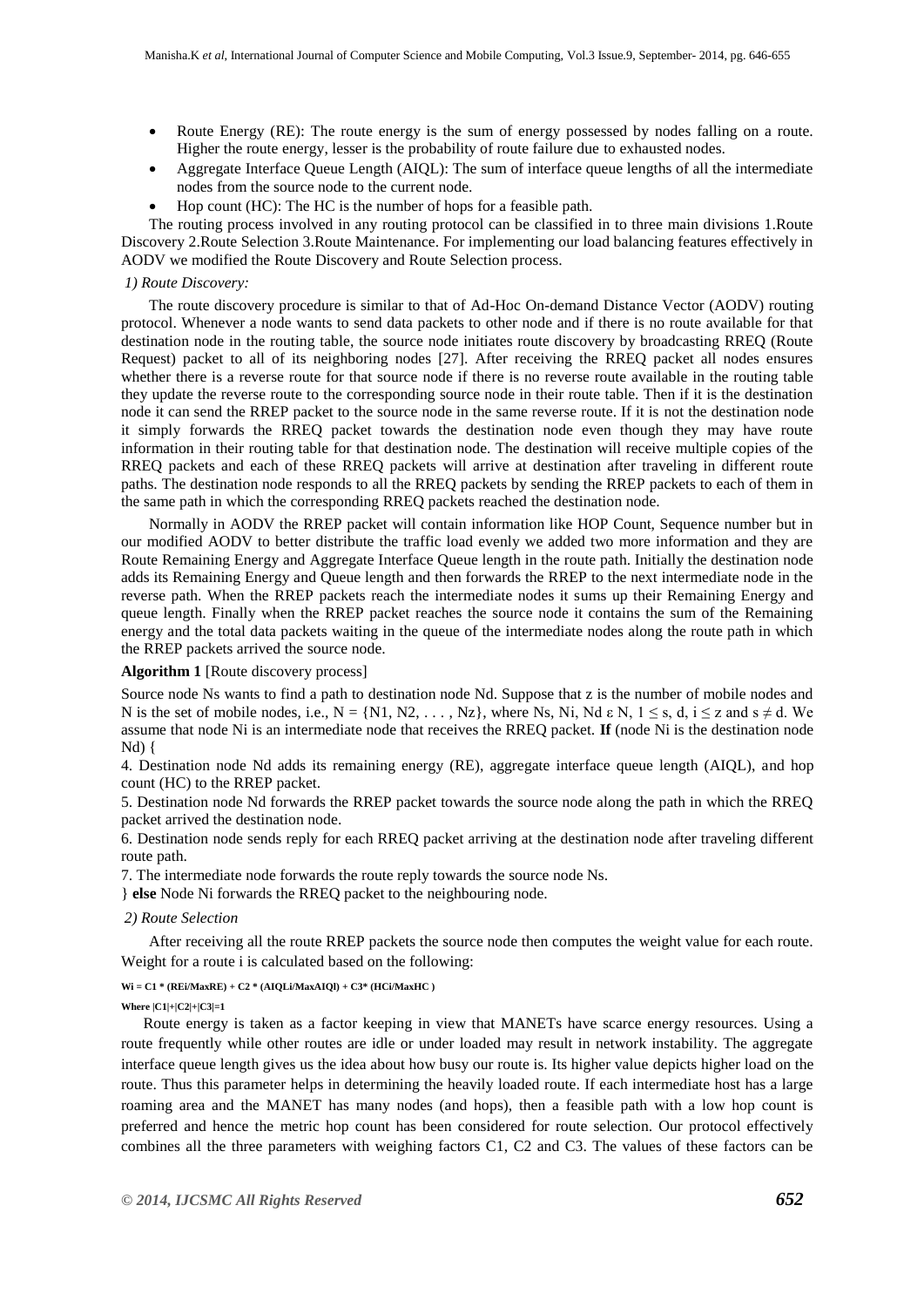chosen as per the requirements, e.g. Energy being very critical for MANETs can have more weight than other factors. The adverse contribution to traffic distribution is built into negative coefficients. The path with the maximum weight value is selected as the primary routing path among all feasible paths.

## **IV.RESULTS**

In Fig.3 we can see the difference in security while using secured routing algorithms and without using any secured algorithms. This proves that security of network increases when we use the above routing algorithms to create a secured path and forward the data packets securely to the destination.

In Fig.4 it is clearly seen that power usage of node when we are not using any security algorithms is very huge because if any security mechanisms are not used the network will be vulnerable to many attacks which increases the power draining of nodes in the network. When we use the above given secured routing protocols it results in less power usage of nodes and transfers the data packets to the destination without coming in contact of any attacks.



Fig. 3 Graph showing security in network using secured routing and normal routing



Fig. 4 Power usage of nodes using secured routing and normal routing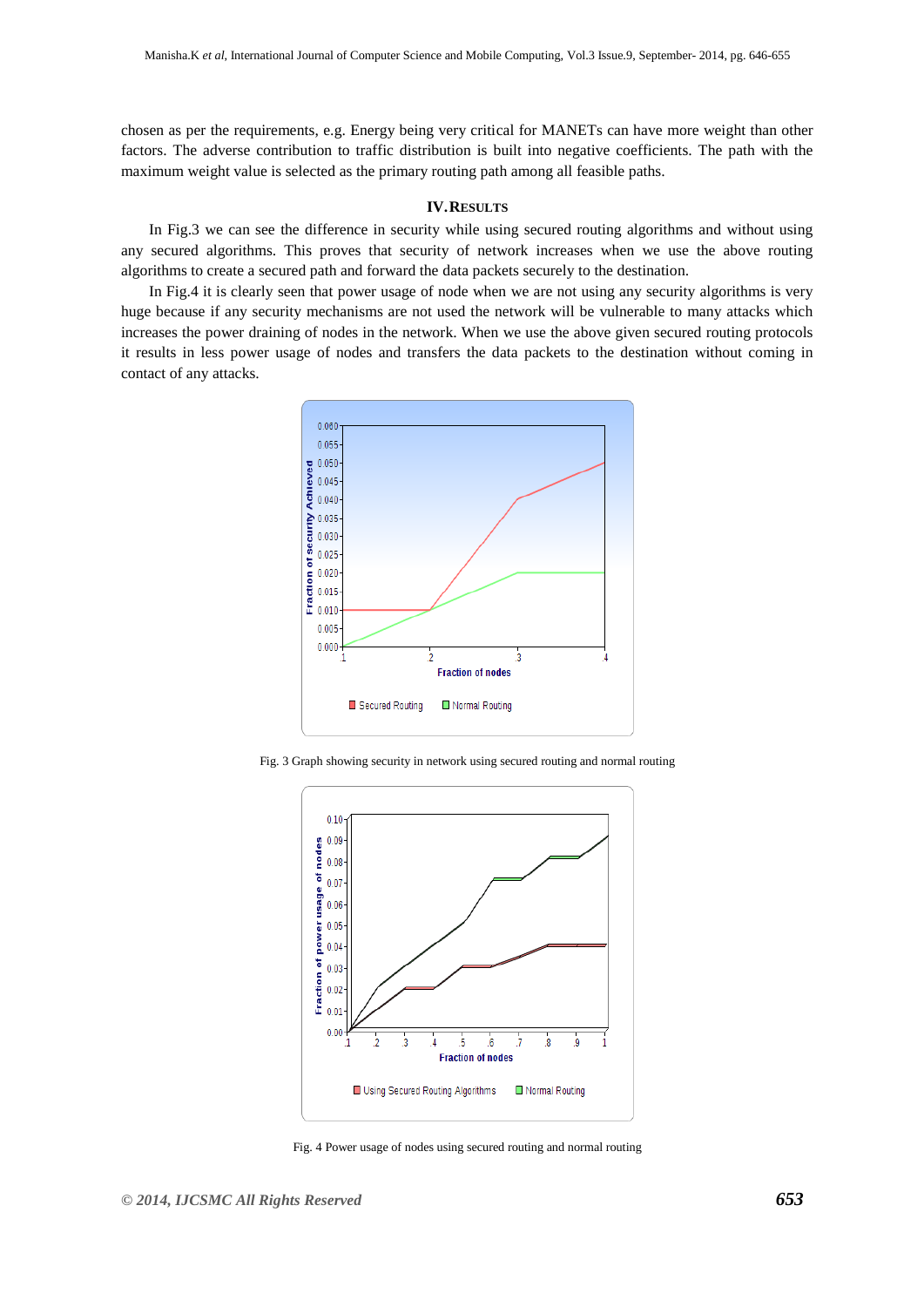#### **V. CONCLUSION**

In this paper we have shown that Ad hoc networks hold the key to the future of wireless communication, promising adaptive connectivity without the need for expensive infrastructure. In ad hoc networks, the lack of centralized control implies that the behaviour of individual users has a profound effect on network performance. In this paper we have investigated the performance of IEEE 802.11b ad hoc networks. Previous studies in this framework have pointed out that the behaviour of IEEE 802.11 ad hoc networks are complicated by the presence of hidden stations, exposed stations, attacks and so on. This paper has presented protocols for routing packets between wireless mobile hosts in an ad hoc network. Unlike routing protocols using distance vector or link state algorithms, our protocol uses dynamic source routing which adapts quickly to routing changes when host movement is frequent, yet requires little or no overhead during periods in which hosts move less frequently. In our proposed system we have shown how we generate a secure path to transfer the data by finding the topology of route and forward the data packets safely with the help of PLGP Protocol and AODV protocol. By this usage of protocols energy usage of nodes have also decreased.

#### **REFERENCES**

- [1] V. Rodoplu and T. H. Meng, "Minimum Energy Mobile Wireless Networks," IEEE Journal on Selected Areas in Communications, Vol. 17, No. 8, August 1999, pp. 1333–1344.
- [2] J.-H. Chang and L. Tassiulas, "Energy Conserving Routing in Wireless Ad Hoc Networks," Proc. of INFOCOM 2000, Tel Aviv, Israel, March 2000.
- [3] A. Michail and A. Ephremides, "Energy Efficient Routing for Connection-Oriented Traffic in Ad Hoc Wireless Networks," Proc. Of the 11th IEEE International Symposium on Personal, Indoor and Mobile Radio Communications (PIMRC), 2000.
- [4] V. Srinivasan, P. Nuggehalli, C-F. Chiasserini, and R. R. Rao, "Optimal Rate Allocation and Traffic Splits for Energy Efficient Routing in Ad Hoc Networks," Proc. of Infocom 2001, New York City, June 2001.
- [5] S. Marti, T. J. Giuli, K. Lai, and M. Baker, "Mitigating Routing Misbehavior in Mobile Ad Hoc Networks," Proc. of MobiCom 2000, Boston, August 2000.
- [6] L. Blazevic, L. Buttyan, S. Capkun, S. Giordano, J. P. Hubaux, and J.Y. Le Boudec, "Self-Organization in Mobile Ad-Hoc Networks: the Approach of Terminodes," IEEE Communications Magazine, Vol.39 No. 6, June 2001.
- [7] L. Buttyan and J. P. Hubaux, "Stimulating Cooperation in Self-Organizing Mobile Ad Hoc Networks," Technical Report No.DSC/2001/046, August 2001.
- [8] L. Buttyan and J. P. Hubaux, "Enforcing Service Availability in Mobile Ad-Hoc WANs," Proc. of IEEE/ACM Workshop on Mobile Ad Hoc Networking and Computing (MobiHOC), Boston, MA, USA, August 2000.
- [9] V. Srinivasan, P. Nuggehalli, C. F. Chiasserini, and R. R. Rao, "Energy Efficiency of Ad Hoc Wireless Networks with Selfish Users," European Wireless Conference 2002 (EW2002), Florence, Italy, February 2002.
- [10] R. Perlman. Network Layer Protocols with Byzantine Robustness. PhD thesis, Department of Electrical Engineering and Computer Science, Massachusetts Institute of Technology, 1988.
- [11] R. Hauser, T. Przygienda, and G. Tsudik. Lowering security overhead in link state routing. Computer Networks, 1(8):885–894, April 1999.
- [12] B. Kumar. Integration of security in network routing protocols. SIGSAC Reviews, 11(2):18–25, 1993.
- [13] S. Murphy and J. J. Garcia-Luna-Aceves. An efficient routing algorithm for mobile wireless networks. MONET, 1(2):183–197, October 1996.
- [14] K. E. Sirois and S. T. Kent. Securing the Nimrod routing architecture. In Proceedings of Symposium on Network and Distributed System Security, pages 74–84, Los Alamitos, CA, February 1997. The Internet Society, IEEE Computer Society Press.
- [15] B. R. Smith, S. Murphy, and J. J. Garcia-Luna-aceves. Securing distance-vector routing protocols. In Proceedings of Symposium on Network and Distributed System Security, pages 85–92, Los Alamitos, CA, February 1997. The Internet Society, IEEE Computer Society Press.
- [16] J. Jubin and J. Tornow, The DARPA packet radio network protocols, Proceedings of the IEEE 75, Special Issue on Packet Radio Networks (1987) 21–33.
- [17] G. Lauer, Advanced protocols for the SURAN packet radio network, in: Proceedings of the SHAPE Packet Radio Symposium (1989).
- [18] K. Chandran, S. Raghunathan, S. Venkatesan and R. Prakash, A feedback based scheme for improving TCP performance in ad-hoc wireless networks, in: Proceedings of International Conference on Distributed Computing Systems, Amsterdam (1998).